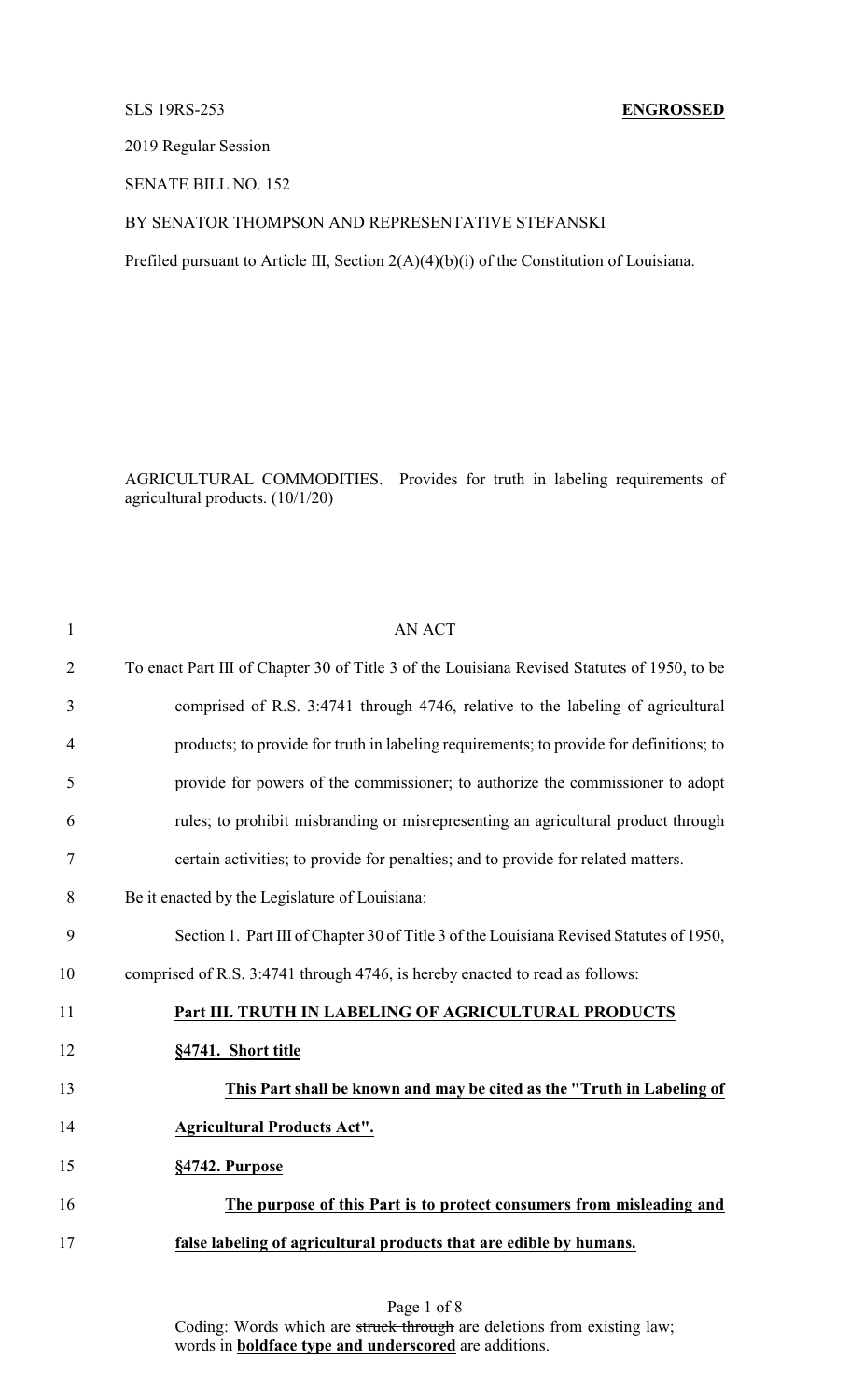| $\mathbf{1}$   | §4743. Definitions                                                                |
|----------------|-----------------------------------------------------------------------------------|
| $\overline{2}$ | As used in this Part:                                                             |
| 3              | (1) "Agricultural product" means any beef, pork, poultry, crawfish,               |
| 4              | shrimp, meat, sugar, or rice product that is edible by humans.                    |
| 5              | (2) "Beef" means the flesh of a domesticated bovine that is edible by             |
| 6              | humans.                                                                           |
| 7              | (3) "Beef product" means a type of agricultural product that is edible by         |
| 8              | humans and produced in whole or in part from beef, including beef jerky, beef     |
| 9              | patties, chopped beef, fabricated steak, hamburger, ground beef, ribs, and roast. |
| 10             | (4) "Cell cultured food product" means any cultured animal tissue                 |
| 11             | produced from in vitro animal cell cultures outside of the organism from which    |
| 12             | it is derived.                                                                    |
| 13             | (5) "Commissioner" means the commissioner of agriculture and                      |
| 14             | forestry.                                                                         |
| 15             | (6) "Deceptively similar" means packaging that could mislead a                    |
| 16             | reasonable person.                                                                |
| 17             | (7) "Label" means a display of written, printed, or graphic matter upon           |
| 18             | or affixed to the container or wrapper in which an agricultural product is        |
| 19             | offered for direct retail sale.                                                   |
| 20             | (8) "Labeling" means the act of identifying, describing, or advertising           |
| 21             | an agricultural product by means of a label or through other means.               |
| 22             | (9) "Meat" means a portion of a beef, pork, poultry, alligator, farm-             |
| 23             | raised deer, turtle, domestic rabbit, crawfish, or shrimp carcass that is edible  |
| 24             | by humans but does not include a:                                                 |
| 25             | (a) Synthetic product derived from a plant, insect, or other source.              |
| 26             | (b) Cell cultured food product grown in a laboratory from animal cells.           |
| 27             | (10) "Meat product" means a type of agricultural product that is edible           |
| 28             | by humans and made wholly or in part from meat or another portion of a beef,      |
| 29             | pork, poultry, alligator, farm-raised deer, turtle, domestic rabbit, crawfish, or |

Page 2 of 8 Coding: Words which are struck through are deletions from existing law; words in **boldface type and underscored** are additions.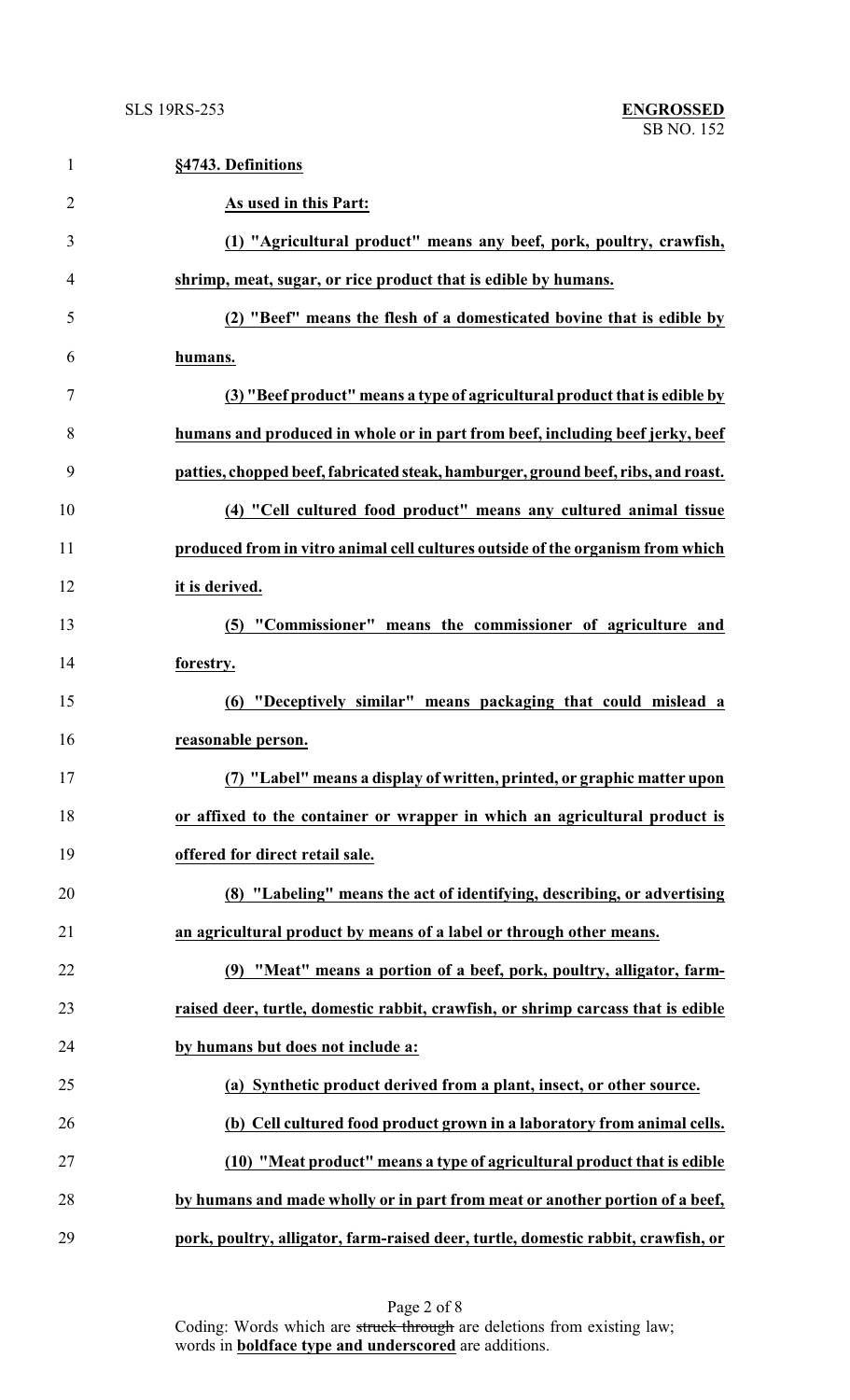| $\mathbf{1}$   | shrimp carcass.                                                                 |
|----------------|---------------------------------------------------------------------------------|
| $\overline{2}$ | (11) "Misbrand" means to intentionally identify or label an agricultural        |
| 3              | product in a false or misleading way.                                           |
| $\overline{4}$ | (12) "Misrepresent" means to intentionally use any untrue, misleading,          |
| 5              | or deceptive oral or written statement, advertisement, label, display, picture, |
| 6              | illustration, or sample.                                                        |
| $\tau$         | (13) "Person" means an individual, partnership, limited liability               |
| 8              | company, limited liability partnership, corporation, trust, firm, company, or   |
| 9              | other entity doing business in Louisiana.                                       |
| 10             | (14) "Pork <u>" means the flesh of a domesticated swine that is edible by</u>   |
| 11             | humans.                                                                         |
| 12             | (15) "Pork product" means a type of agricultural product that is edible         |
| 13             | by humans and produced in whole or in part from pork, including bacon,          |
| 14             | bratwurst, ground pork, ham, pork chops, ribs, roast, and sausage.              |
| 15             | (16) "Poultry" means domesticated birds that are edible by humans.              |
| 16             | "Rice" means the whole or broken kernels obtained from the<br>(17)              |
| 17             | species Oryza sativa L. or Oryza glaberrima, or wild rice, which is obtained    |
| 18             | from one of the four species of grasses from the genus Zizania or Porteresia.   |
| 19             | §4744. Applicability; prohibited activities                                     |
| 20             | A. The provisions of this Part shall apply only to a person that places a       |
| 21             | label on an agricultural product that is edible by humans.                      |
| 22             | B. A person shall not intentionally misbrand or misrepresent an                 |
| 23             | agricultural product through any activity including:                            |
| 24             | (1) Affixing a label to an agricultural product that is false or misleading.    |
| 25             | (2) Selling an agricultural product under the name of another food.             |
| 26             | (3) Representing an agricultural product as a food for which a definition       |
| 27             | and standard of identity has been provided by the Federal Food, Drug, and       |
| 28             | Cosmetic Act, 21 U.S.C. §301 et seq., unless:                                   |
| 29             | (a) The agricultural product conforms to the definition and standard.           |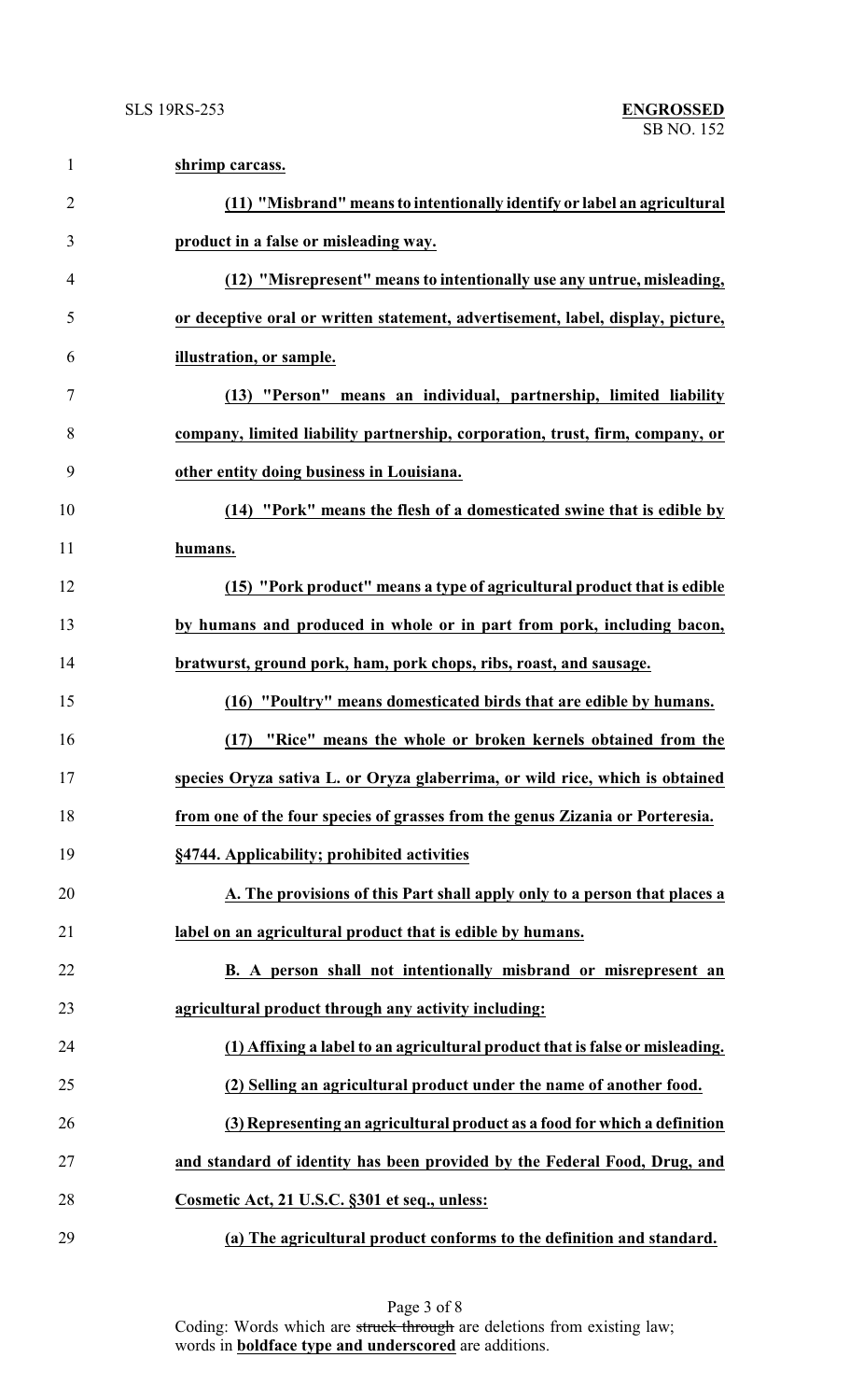| $\mathbf{1}$   | (b) The label of the agricultural product bears the name of the food               |
|----------------|------------------------------------------------------------------------------------|
| $\overline{2}$ | specified in the definition and standard and includes the common names of          |
| 3              | optional ingredients other than spices, flavoring, and coloring present in the     |
| $\overline{4}$ | food as regulations require.                                                       |
| 5              | (4) Representing an agricultural product as meat or a meat product                 |
| 6              | when the agricultural product is not derived from a harvested beef, pork,          |
| 7              | poultry, alligator, farm-raised deer, turtle, domestic rabbit, crawfish, or shrimp |
| 8              | carcass.                                                                           |
| 9              | (5) Representing an agricultural product as rice when the agricultural             |
| 10             | product is not rice.                                                               |
| 11             | (6) Representing an agricultural product as beef or a beef product when            |
| 12             | the agricultural product is not derived from a domesticated bovine.                |
| 13             | (7) Representing an agricultural product as pork or a pork product when            |
| 14             | the agricultural product is not derived from a domesticated swine.                 |
| 15             | Representing an agricultural product as poultry when the<br>(8)                    |
| 16             | agricultural product is not derived from domesticated birds.                       |
| 17             | (9) Utilizing a term that is the same as or deceptively similar to a term          |
| 18             | that has been used or defined historically in reference to a specific agricultural |
| 19             | product.                                                                           |
| 20             | (10) Affixing a label that uses a variation of rice in the name of the             |
| 21             | agricultural product when the agricultural product is not rice or derived from     |
| 22             | rice.                                                                              |
| 23             | (11) Representing a cell cultured food product as a meat product.                  |
| 24             | (12) Representing an agricultural product as sugar when it is not an               |
| 25             | unaltered plant-based simple sugar or sucrose.                                     |
| 26             | §4745. Powers                                                                      |
| 27             | A. The commissioner of agriculture shall administer and enforce the                |
| 28             | provisions of this Part and adopt rules and regulations to enforce the provisions  |
| 29             | of this Part. All rules and regulations shall be adopted in accordance with the    |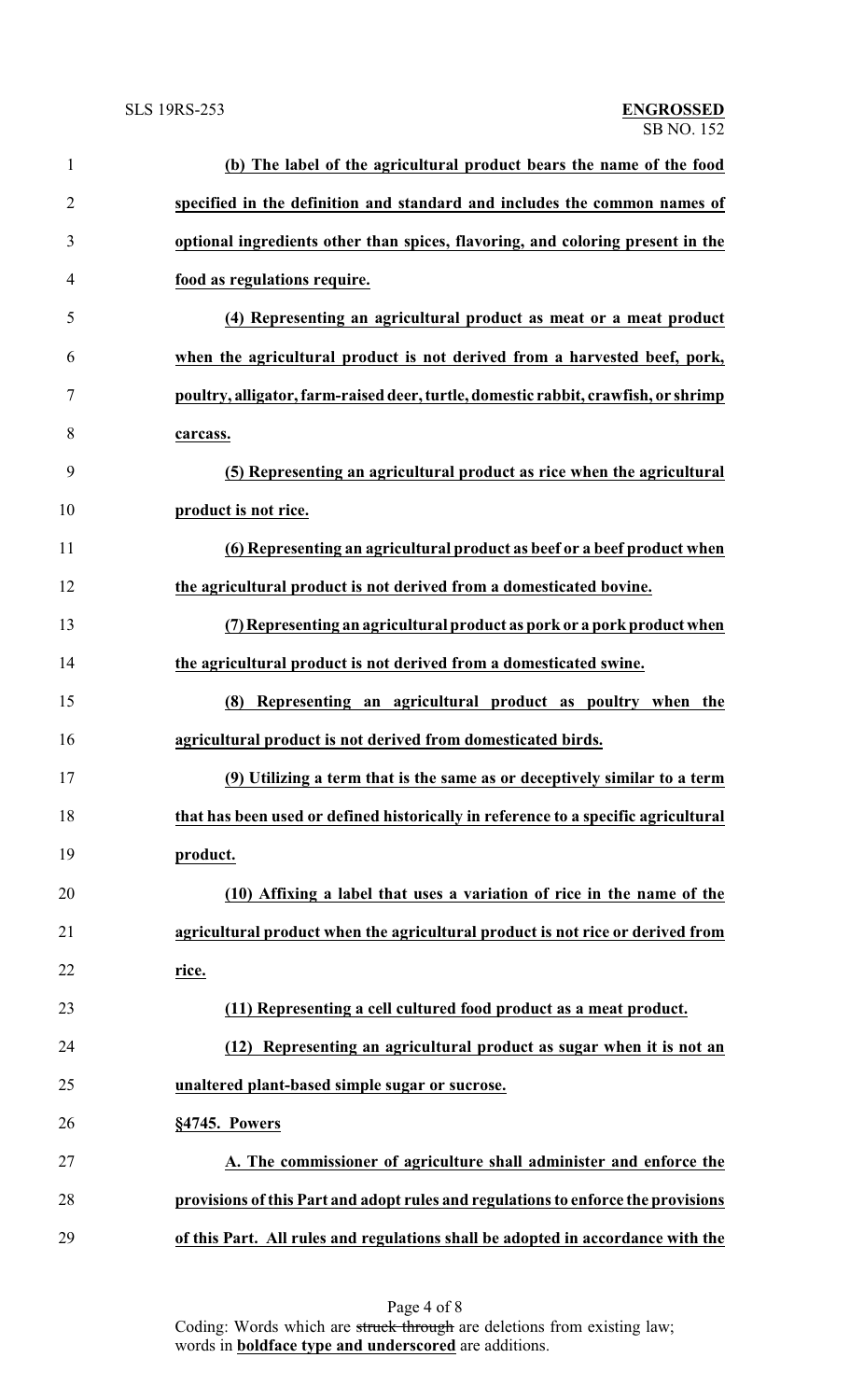| $\mathbf{1}$   | provisions of the Administrative Procedure Act.                                    |
|----------------|------------------------------------------------------------------------------------|
| $\overline{2}$ | <b>B.</b> The commissioner may:                                                    |
| 3              | (1) Employ personnel to enforce the provisions of this Part.                       |
| 4              | (2) Receive and investigate complaints regarding alleged violations of             |
| 5              | this Part and the rules and regulations adopted pursuant to the provisions of      |
| 6              | this Part.                                                                         |
| 7              | (3) Seek and obtain injunctive or other civil relief to restrain and prevent       |
| 8              | violations of this Part, rules and regulations adopted pursuant to this Part, or   |
| 9              | orders and rulings issued by the commissioner pursuant to this Part.               |
| 10             | (4) Institute civil proceedings to enforce his rulings or collect any              |
| 11             | penalties due under this Part.                                                     |
| 12             | §4746. Penalties                                                                   |
| 13             | A. A person who violates any provision of this Part or of any rule or              |
| 14             | regulation adopted under the provisions of this Part shall be subject to a civil   |
| 15             | penalty of not more than five hundred dollars for each violation. Each day on      |
| 16             | which a violation occurs shall be a separate offense.                              |
| 17             | B. Penalties may be assessed only by a ruling of the commissioner based            |
| 18             | upon an adjudicatory hearing held by the Louisiana Commission of Weights           |
| 19             | and Measures pursuant to R.S. 3:4605.                                              |
| 20             | C. In addition to civil penalties, the commissioner may assess the                 |
| 21             | proportionate costs of the adjudicatory hearing against the offender. The          |
| 22             | commissioner shall determine the amount of costs to be assessed.                   |
| 23             | D. The commissioner may institute civil proceedings to enforce his                 |
| 24             | rulings in the district court for the parish in which the violation occurred.      |
| 25             | E. The commissioner may institute civil proceedings seeking injunctive             |
| 26             | relief to restrain and prevent the violation of the provisions of this Part, or of |
| 27             | the rules and regulations adopted under the provisions of this Part, in the        |
| 28             | district court for the parish in which the violation occurred.                     |
| 29             | Section 2. This Act shall become effective on October 1, 2020.                     |

Page 5 of 8 Coding: Words which are struck through are deletions from existing law; words in **boldface type and underscored** are additions.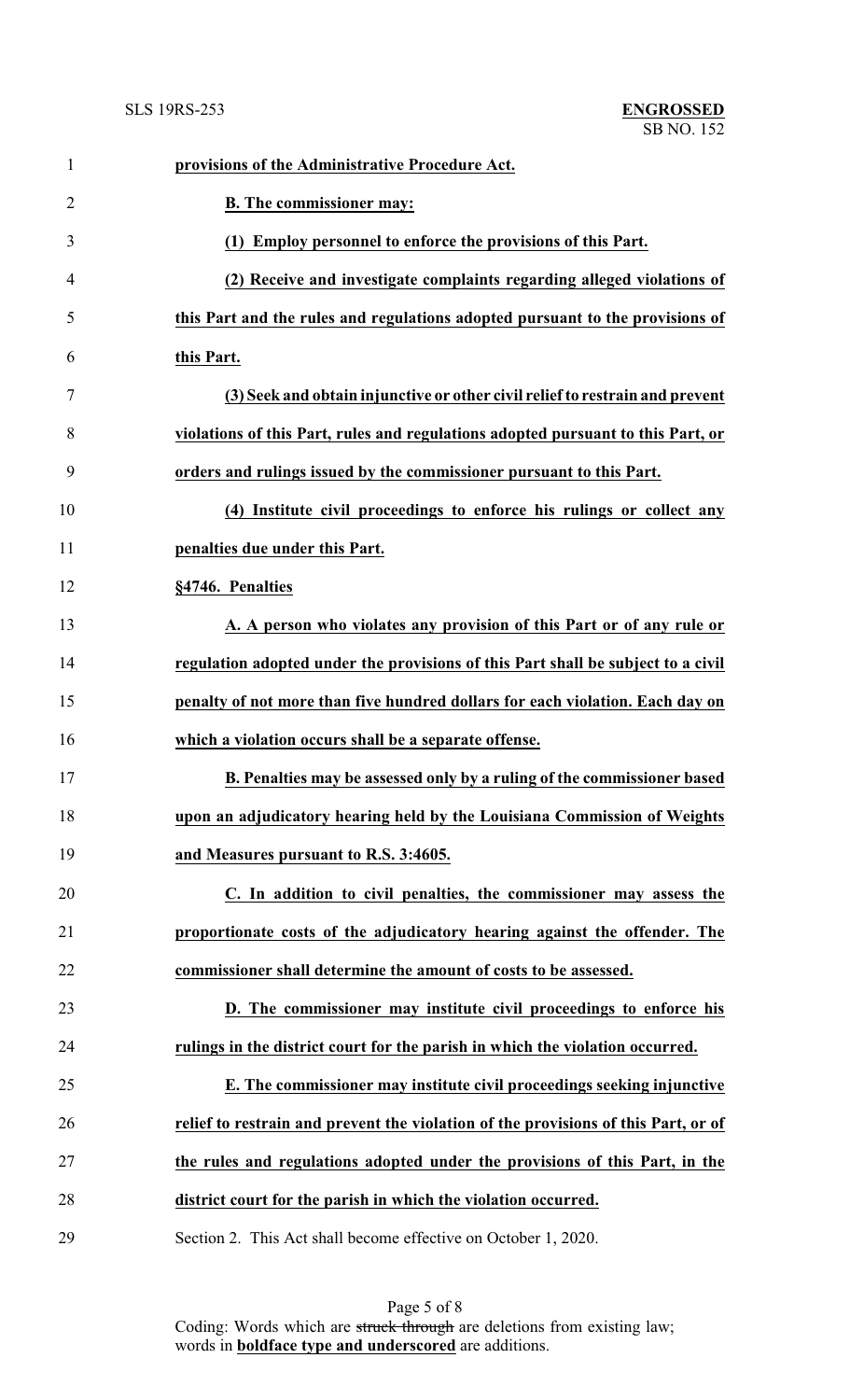The original instrument and the following digest, which constitutes no part of the legislative instrument, were prepared by Curry Lann.

|                  | <b>DIGEST</b>        |          |
|------------------|----------------------|----------|
| SB 152 Engrossed | 2019 Regular Session | Thompson |

Proposed law provides for the "Truth in Labeling of Agricultural Products Act" for the purpose of protecting consumers from misleading and false labeling of agricultural products that are edible by humans.

Proposed law provides for the following definitions:

- (1) "Agricultural product" means any beef, pork, poultry, alligator, farm-raised deer, turtle, domestic rabbit, crawfish, shrimp, meat, sugar, or rice product that is edible by humans.
- (2) "Beef" means the flesh of a domesticated bovine that is edible by humans.
- (3) "Beef product" means a type of agricultural product that is edible by humans and produced in whole or in part from beef, including beef jerky, beef patties, chopped beef, fabricated steak, hamburger, ground beef, ribs, and roast.
- (4) "Cell cultured food product" means any cultured animal tissue produced from in vitro animal cell cultures outside of the organism from which it is derived.
- (5) "Commissioner" means the commissioner of agriculture and forestry.
- (6) "Deceptively similar" means packaging that could mislead a reasonable person.
- (7) "Label" means a display of written, printed, or graphic matter upon or affixed to the container or wrapper in which an agricultural product is offered for direct retail sale.
- (8) "Labeling" means the act of identifying, describing, or advertising an agricultural product by means of a label or through other means.
- (9) "Meat" means a portion of a beef, pork, poultry, alligator, farm-raised deer, turtle, domestic rabbit, crawfish, or shrimp carcass that is edible by humans but does not include a:
	- (a) Synthetic product derived from a plant, insect, or other source.
	- (b) Cell cultured food product grown in a laboratory from animal cells.
- (10) "Meat product" means a type of agricultural product that is edible by humans and made wholly or in part from meat or another portion of a beef, pork, poultry, alligator, farm-raised deer, turtle, domestic rabbit, crawfish, or shrimp carcass.
- (11) "Misbrand" means to intentionally identify or label an agricultural product in a false or misleading way.
- (12) "Misrepresent" means to intentionally use any untrue, misleading, or deceptive oral or written statement, advertisement, label, display, picture, illustration, or sample.
- (13) "Person"means an individual, partnership, limited liabilitycompany, limited liability partnership, corporation, trust, firm, company, or other entity doing business in Louisiana.

Page 6 of 8

Coding: Words which are struck through are deletions from existing law; words in **boldface type and underscored** are additions.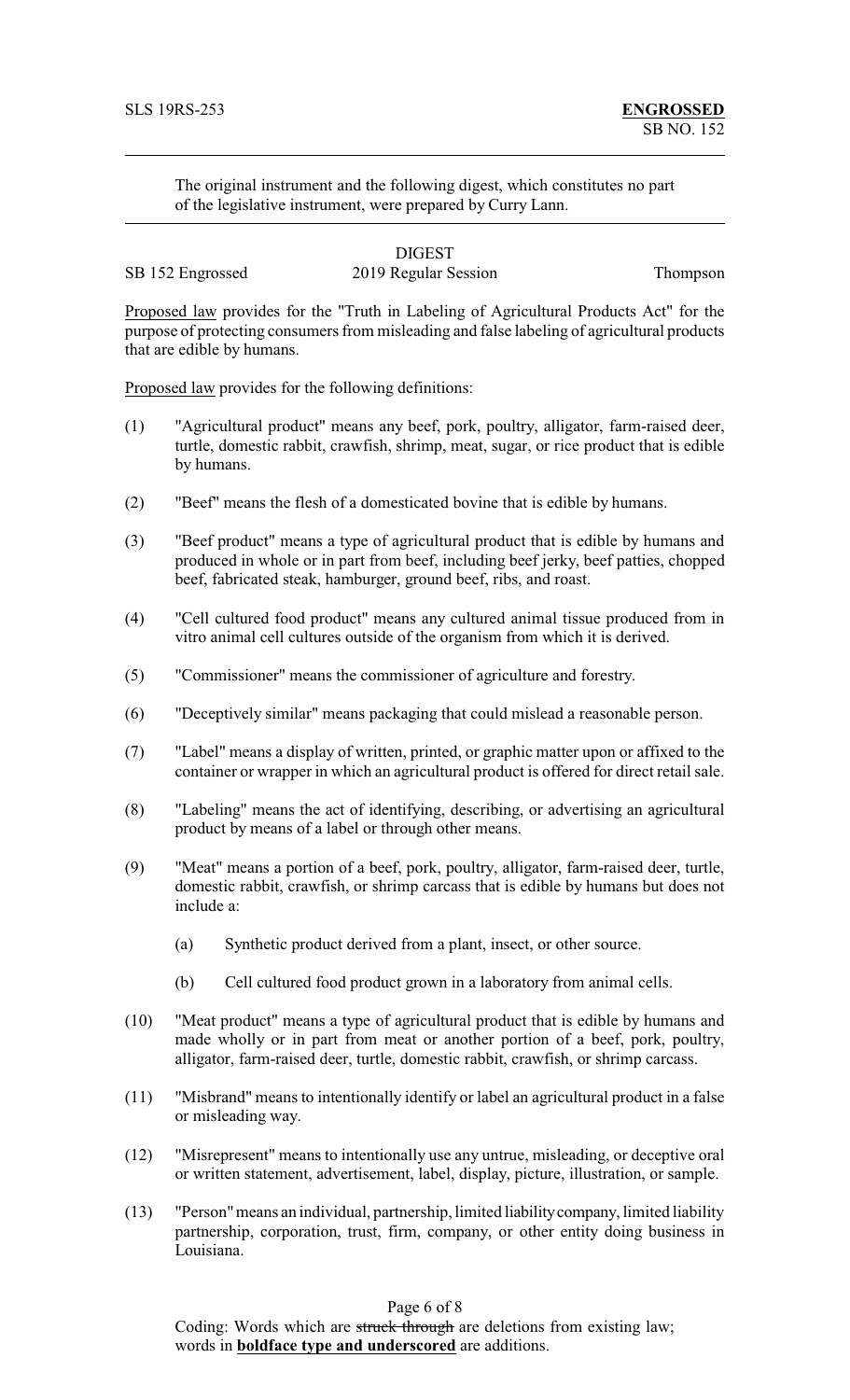- (14) "Pork" means the flesh of a domesticated swine that is edible by humans.
- (15) "Pork product" means a type of agricultural product that is edible by humans and produced in whole or in part from pork, including bacon, bratwurst, ground pork, ham, pork chops, ribs, roast, and sausage.
- (16) "Poultry" means domesticated birds that are edible by humans.
- (17) "Rice" means the whole or broken kernels obtained from the species Oryza sativa L. or Oryza glaberrima, or wild rice, which is obtained from one of the four species of grasses from the genus Zizania or Porteresia.

Proposed law applies to a person that places a label on an agricultural product that is edible by humans.

Proposed law prohibits intentionally misbranding or misrepresenting an agricultural product through any activity including:

- (1) Affixing a label to an agricultural product that is false or misleading.
- (2) Selling an agricultural product under the name of another food.
- (3) Representing an agricultural product as a food for which a definition and standard of identity has been provided by the Federal Food, Drug, and Cosmetic Act, 21 U.S.C. §301 et seq., unless:
	- (a) The agricultural product conforms to the definition and standard.
	- (b) The label of the agricultural product bears the name of the food specified in the definition and standard and includes the common names of optional ingredients other than spices, flavoring, and coloring present in the food as regulations require.
- (4) Representing an agricultural product as meat or a meat product when the agricultural product is not derived from a harvested beef, pork, poultry, alligator, farm-raised deer, turtle, domestic rabbit, crawfish, or shrimp carcass.
- (5) Representing an agricultural product as rice when the agricultural product is not rice.
- (6) Representing an agricultural product as beef or a beef product when the agricultural product is not derived from a domesticated bovine.
- (7) Representing an agricultural product as pork or a pork product when the agricultural product is not derived from a domesticated swine.
- (8) Representing an agricultural product as poultry when the agricultural product is not derived from domesticated birds.
- (9) Utilizing a term that is the same as or deceptively similar to a term that has been used or defined historically in reference to a specific agricultural product.
- (10) Affixing a label that uses a variation of rice in the name of the agricultural product when the agricultural product is not rice or derived from rice.
- (11) Representing a cell cultured food product as a meat product.
- (12) Representing an agricultural product as sugar when it is not an unaltered plant-based simple sugar or sucrose.

Page 7 of 8

Coding: Words which are struck through are deletions from existing law; words in **boldface type and underscored** are additions.